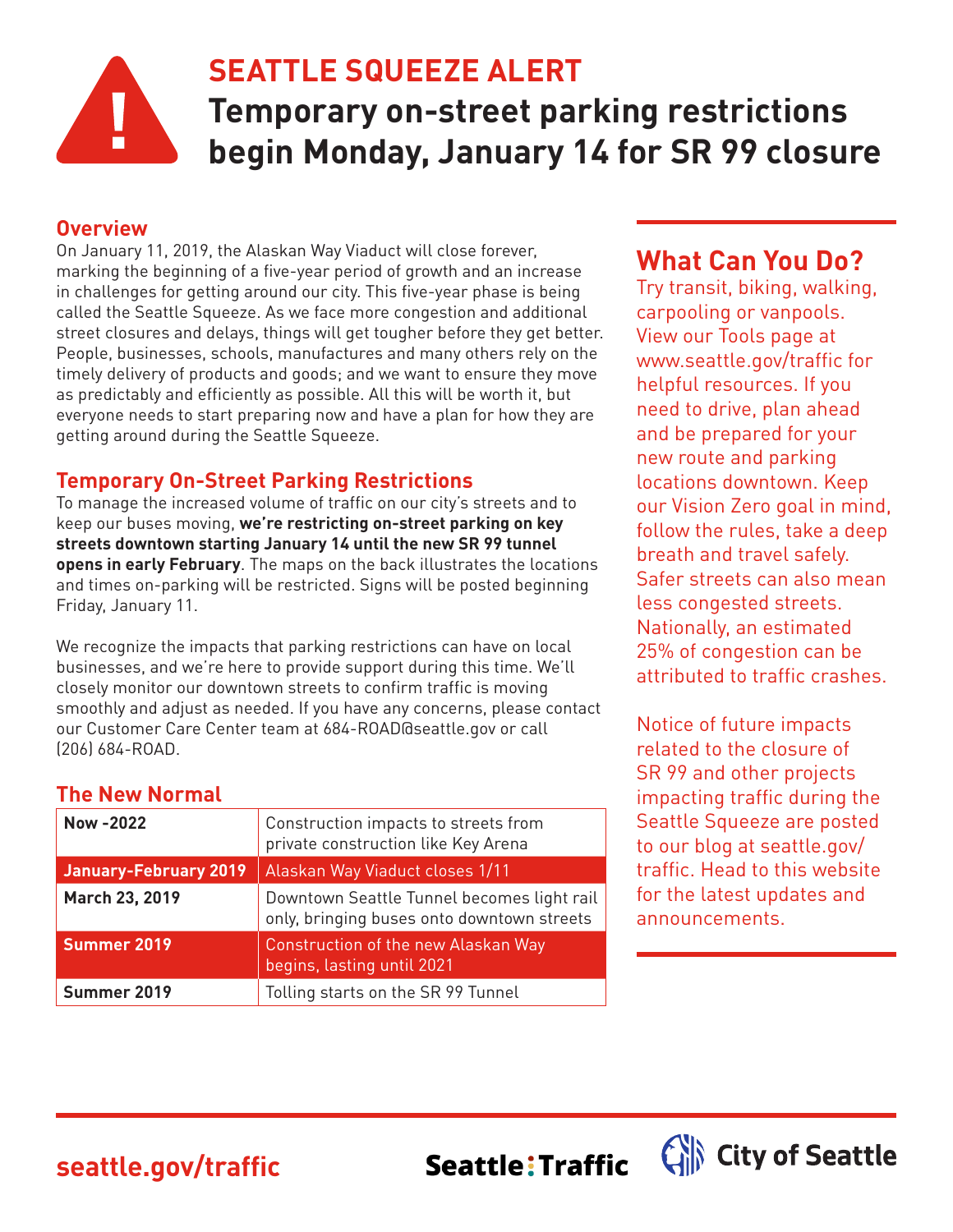## **Center City On-Street Parking Restrictions**



#### **Downtown No Parking Mon - Fri, 1/14/19 to 2/1/19\*** S ROYAL BROUGHAM WAY

- 6 AM 7 PM
- $-5$  AM 7:30 PM
- 3 PM 7 PM
- $-6$  AM  $-10$  AM
- 6 AM 10 AM & 3 PM 7 PM

\*Parking on NB 1st Ave from King St to Columbia St will be restricted from 6 AM - 7 PM beginning Monday, January 6.

To support emergency access during the 5-week permanent viaduct closure effort, we are restricting on-street parking in the following areas: ef

- 1. James St between Yesler and 2nd Ave (both sides of the street)
- 2. James St between 2nd Ave and 3rd Ave (restrict parking on both sides of the street, except the north side from the alley to 2nd Ave) si<br>h<br>f<br>f
- 3. Spring St between 1st Ave and 2nd Ave (south side only) 2<br>הכ
- 4. Virginia St the eastern half only (from the alley to 2nd Ave, south side only)
- 5. Lenora St, the western half of the block only (from the alley to 1st Ave, north side only)
- 6. Union St between 3rd Ave and 4th Ave (from the alley to 3rd Ave, north side only).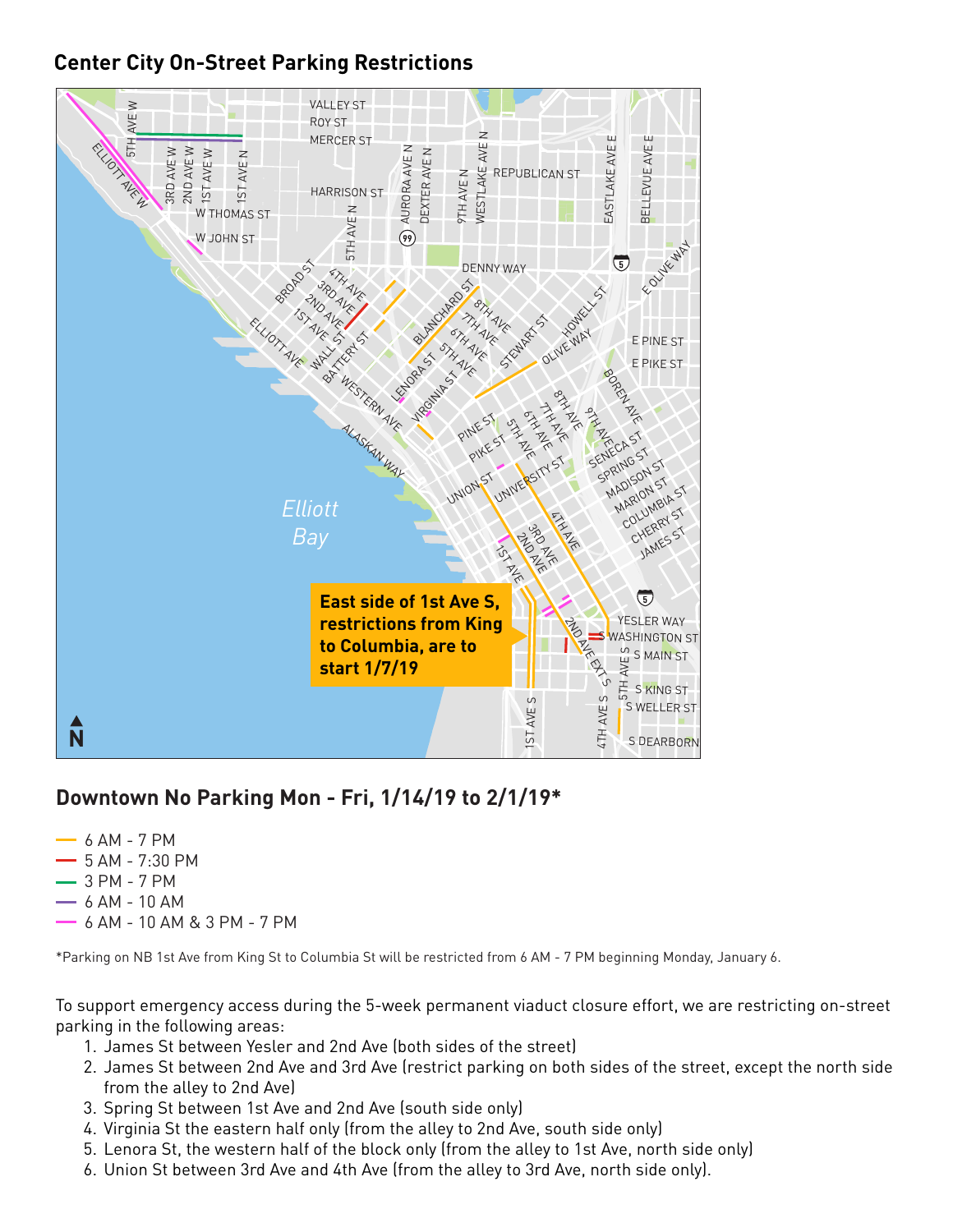## **Georgetown On-Street Parking Restrictions**